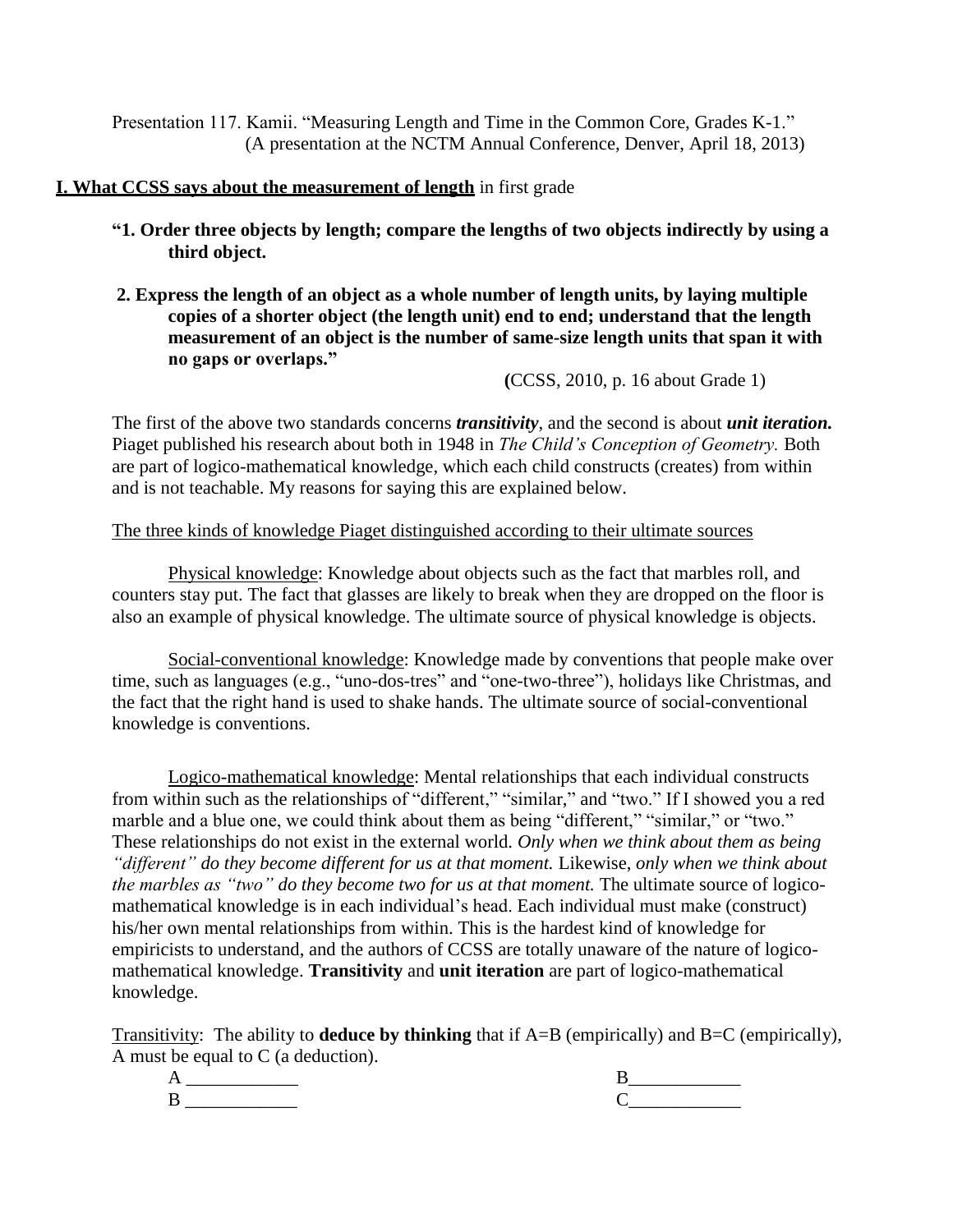The ability to make this deduction is constructed by each child from within and appears among 75% of children by grade 2 (Kamii & Clark, 1997). The authors of CCSS think that transitivity can be taught. However, logico-mathematical relationships cannot be taught from the outside.

Unit iteration: The ability to use **one object** and iterate it. The authors of CCSS incorrectly believe that unit iteration means the ability to use **many short objects** and align them end to end.

The ability to iterate a unit out of transitive reasoning appears in grade 4 (Kamii & Clark, 1997). Only small percentages of first graders can make the logico-mathematical relationships of transitivity (29%) and unit iteration (10%). CCSS forces the premature teaching of both in first grade.

[A videotape of a second graders will be shown to illustrate these points.]

#### **II. What CCSS says about the measurement of time** in first grade

## **"Tell and write time in hours and half-hours using analog and digital clocks."**

(CCSS, 2010, p. 16 about Grade 1)

Knowledge of analog and digital clocks is **social-conventional knowledge**. The fact that there are 60 minutes in an hour, and 24 hours in a day is social-conventional knowledge. The fact that, on an analog clock, "0 to 1" means "5 minutes" is also an example of social-conventional knowledge.

To make sense of clocks, children first need to have **transitive reasoning** and **unit iteration** (logico-mathematical knowledge). Transitivity is constructed by 75% of children between 2<sup>nd</sup> and 4<sup>th</sup> grade, and unit iteration is constructed by 70% by 6<sup>th</sup> grade (Long & Kamii, 2001).

The measurement of time involves an additional factor: Conservation of speed. Before  $6<sup>th</sup>$ grade, children think that the instrument used to measure time changes its speed when their action changes. For example, children were asked to transfer marbles one by one from one bowl to another "as quickly as possible" and then "as slowly as possible." They thought the water (or sand) used to measure time moved at different speeds, depending on whether they performed the action quickly or slowly.

[A videotape of a fourth grader will be shown to illustrate these points.]

In conclusion, CCSS requires first graders to "tell and write time in hours and half-hours" without any connection with the logico-mathematical knowledge of transitivity and unit iteration.